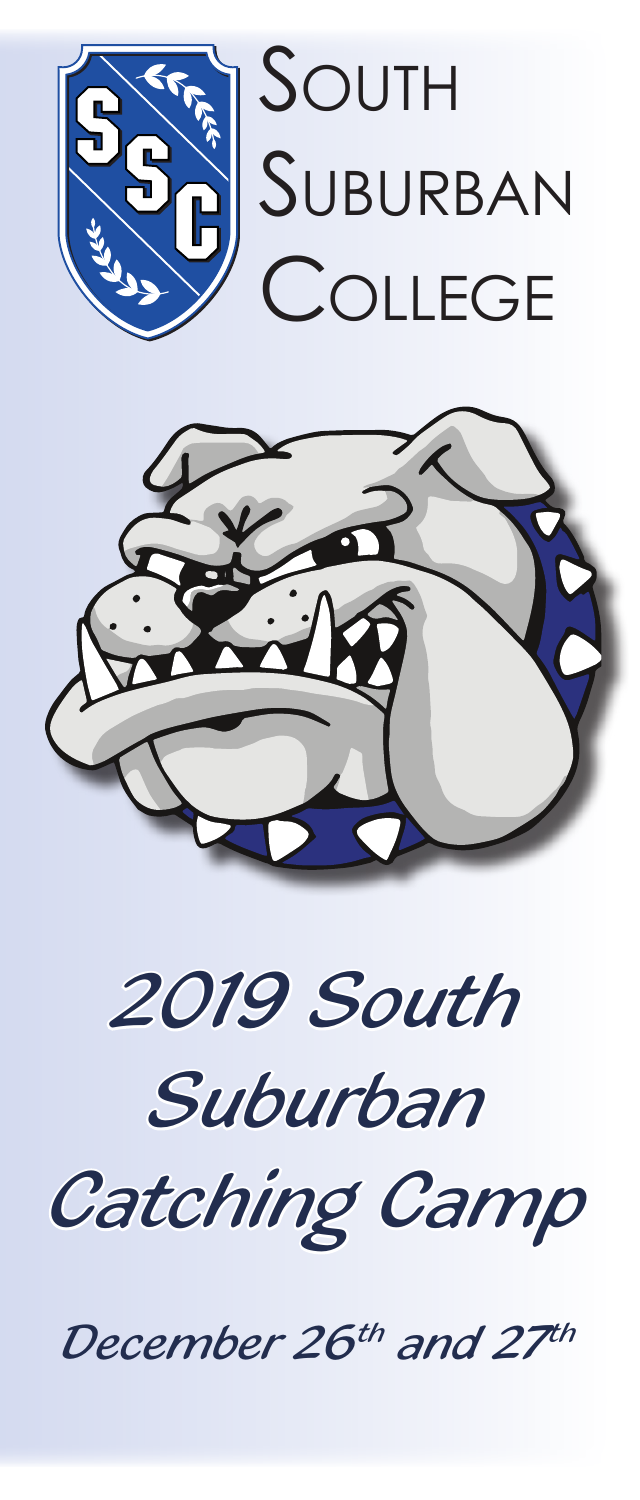*Clinic Overview*

### **Blocking**

## **Calling a Game**

# **Pick Offs**

# **Pop Throwing Times**

#### **Stance and Footwork**

## **Drills for Practice**

### **Pop Ups**

# **Handling Pitchers**

**Conditioning**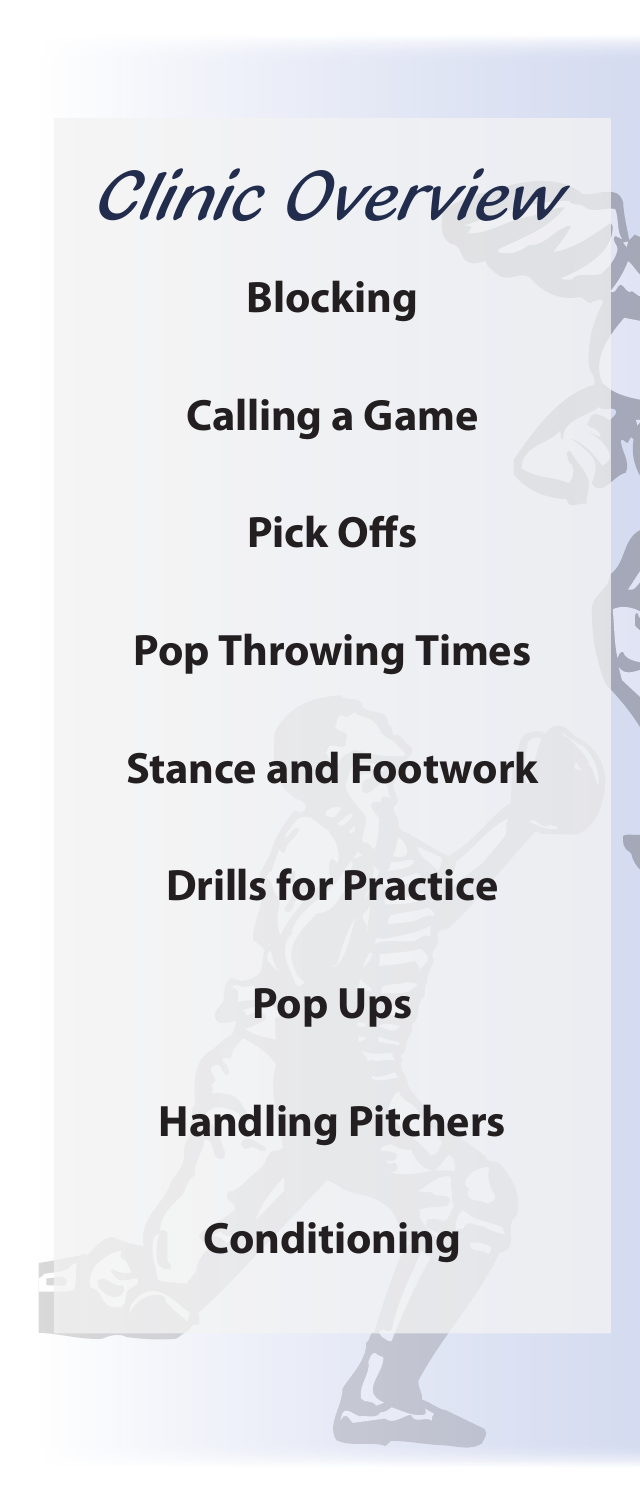*Clinic Application*

Open to Ages 8-18  **Thursday & Friday December 26-27, 2019 10:00 am-1:00 pm**

**Attire:** All players should bring their glove and gear. All participants should wear baseball or sweat pants and gym shoes. Boys must wear cups.

| Name:           |                                  |  |
|-----------------|----------------------------------|--|
|                 |                                  |  |
| Address:        |                                  |  |
|                 |                                  |  |
| City:           | Zip:                             |  |
|                 |                                  |  |
| Phone:          |                                  |  |
|                 |                                  |  |
| Email           |                                  |  |
|                 | <b>Emergency Contact Number:</b> |  |
|                 |                                  |  |
| Age:            | Year in School:                  |  |
| Name of School: |                                  |  |
|                 |                                  |  |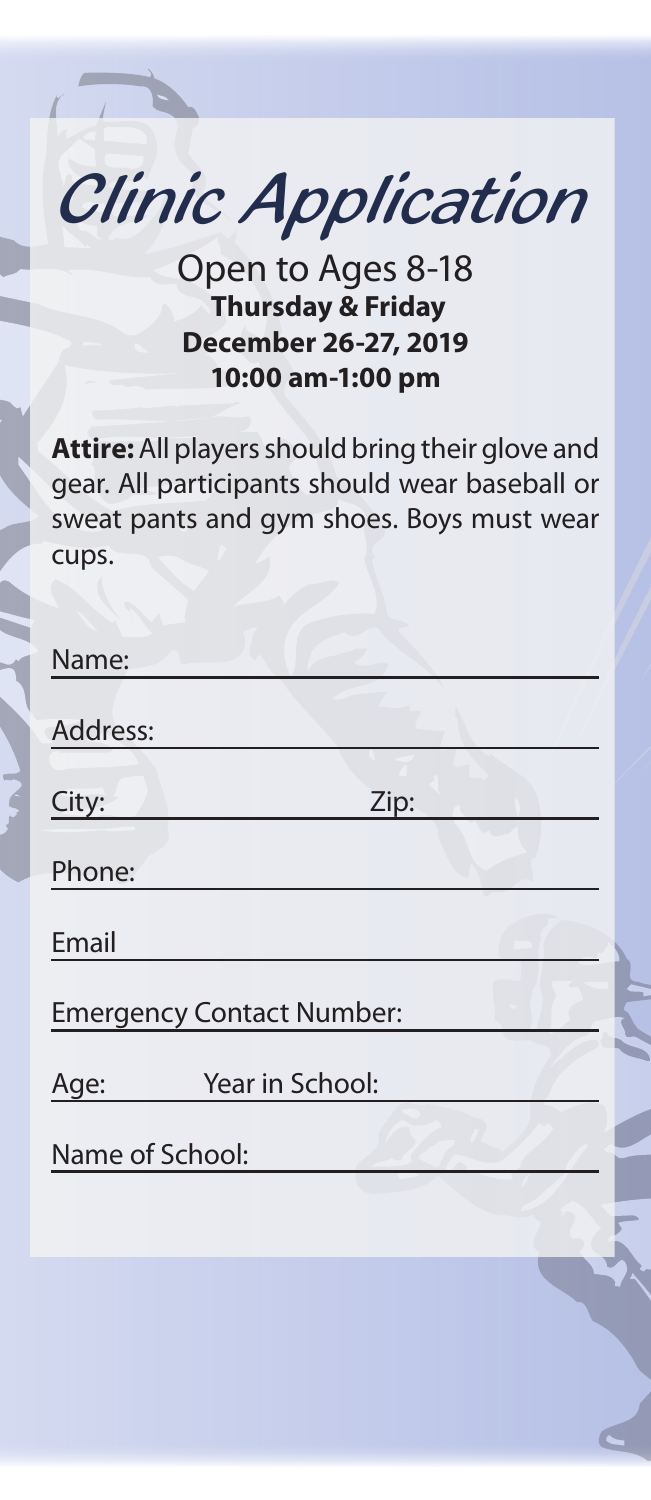*Registration Information*

Early registration is encouraged–the camp will fill up fast and reservations are taken on a first come, first served basis. Complete the application and send to:

**Coach Steve Ruzich c/o South Suburban College 15800 South State Street South Holland, IL 60473**

Include your check in the amount of \$100.00 made payable to SSC Bulldog Baseball.

*Waiver of Liability*

I hereby, for myself, my heirs, executors and administrators waive and release any and all rights and claims I may have against South Suburban College, their agents, representatives, or assignees, for any and all injuries. I also attest and verify that I am in good health and physically able to participate in the Bulldog Catching Camp and related strenuous activities.

Parent's Signature: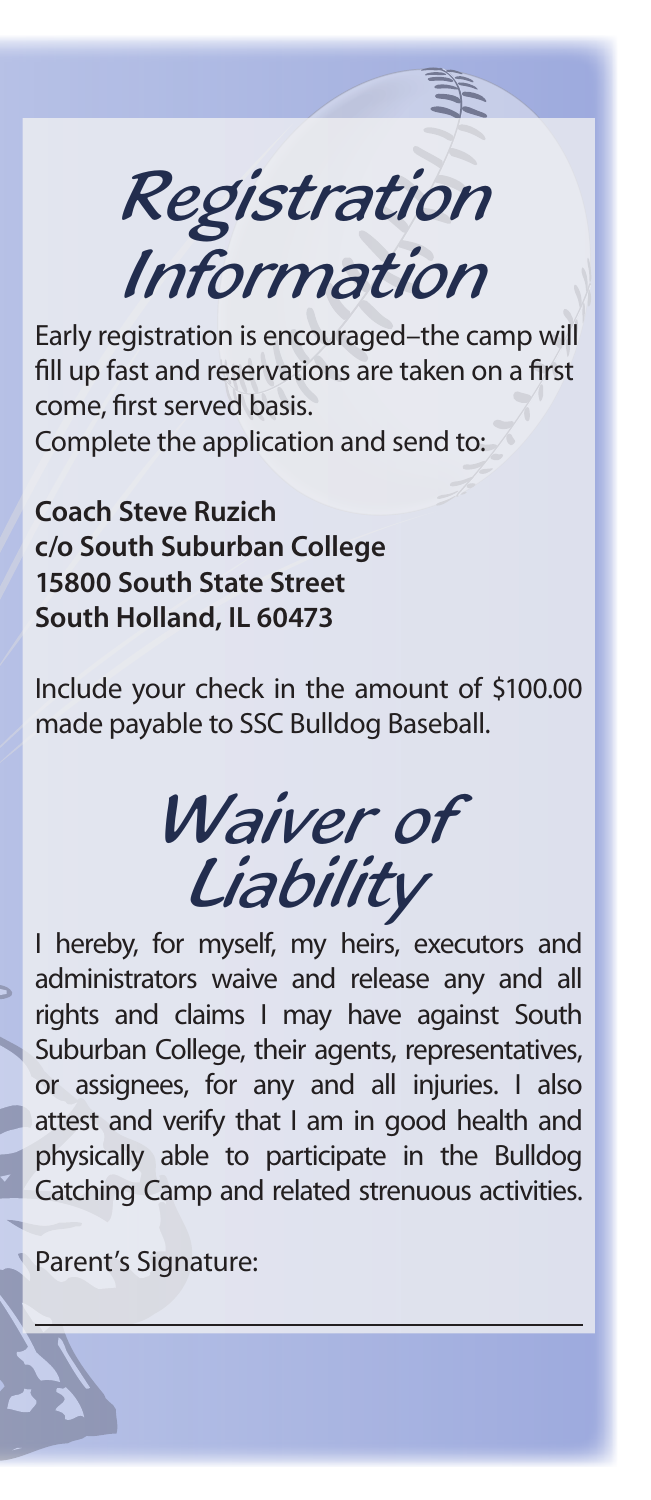*Head Coach Steve Ruzich*

Coach Ruzich was an All-American catcher at the College of St. Francis. He graduated in 1985 and was drafted by the Chicago White Sox. Coach Ruzich had a short stint as a pro catcher before coming to South Suburban College as Head Baseball Coach in 1987.

Coach Ruzich heads into his 34<sup>th</sup> year at SSC where he has compiled a record of 1183 wins and 679 losses. Included in his tenure are four sectional titles, nine regional runnerup finishes, twelve regional titles, and two appearances in the JUCO College World Series.

His coaching accolades include N4C Coach of the Year, Region IV Coach of the Year (eleven times), College Coach of the Year from Pitch and Hit Club of Chicago, Great Lakes District Coach of the Year, and Diamond District Coach of the Year. 24 players under Coach Ruzich's instruction have gone on to sign professional baseball contracts–one of which is currently playing in the Major Leagues–and over 310 former players have continued on to four-year college programs.

Coach Ruzich, who also serves as SSC's Athletic Director, is well known as a director and coordinator of local parent-child baseball camps which have attracted thousands of participants.